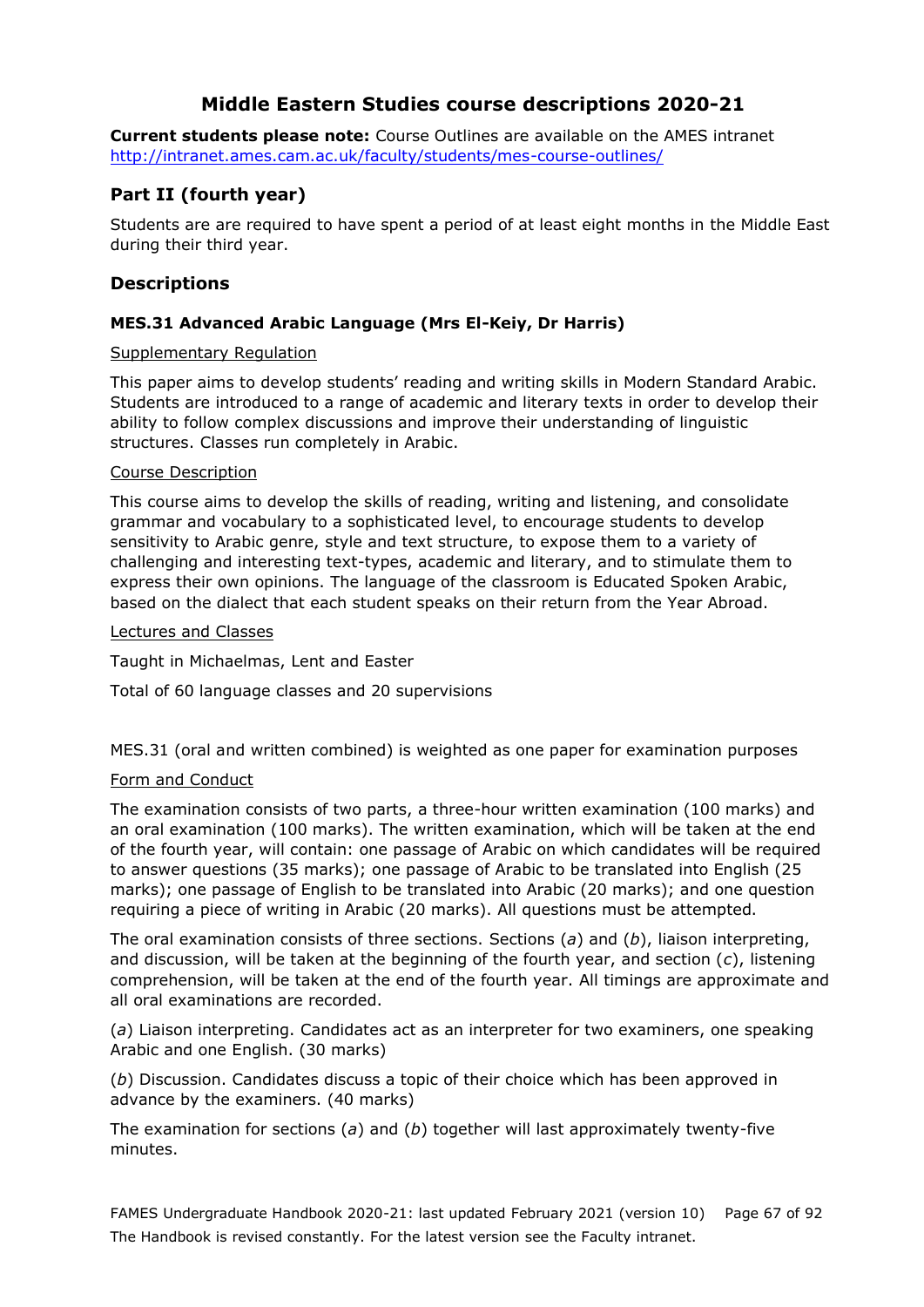(*c*) Listening comprehension. Candidates answer questions on one recorded passage, which may be taken from a variety of sources. (30 marks)

### **MES.32 Advanced Persian Language (Dr Ghaffari)**

### Supplementary Regulation

This paper aims to develop students' reading, writing, speaking, and listening skills. The students will write essays and prepare presentations in Persian.

#### Course Description

This course consists of various forms of language work to improve the linguistic proficiency of the students in the four major language skills of reading, listening, writing and speaking. The students read and listen to a variety of texts in modern Persian as language exercises, for translation and vocabulary building. Students will also write essays and prepare presentations in Persian. The course seeks to give students a broad knowledge of Persian literary styles and includes a focus on Persian folklore and proverbs.

### Form and Conduct

The examination consists of two parts: a three-hour written examination (70 marks) and an oral examination which is taken at the end of the fourth year (30 marks).

The written examination consists of three sections. Section A consists of one reading comprehension passage in Persian on which candidates will be required to answer questions in Persian (15 marks). Section B consists of two unseen passages of modern Persian for translation into English (10 marks each) and one unseen passage of English for translation into Persian (10 marks). Section C consists of four topics for an essay of about 400 words in Persian, of which one must be attempted (25 marks). All sections must be attempted.

The oral examination consists of three sections. All timings are approximate and all oral examinations are recorded.

(a) Liaison interpreting: Candidates act as an interpreter for two examiners, one speaking Persian and one English (10 marks, 10 minutes);

(b) Listening comprehension: Candidates listen to a short passage and answer questions about it (10 marks, 10 minutes);

(c) Discussion: Candidates discuss one topic selected at the time of the examination from a list of three, chosen and provided previously by themselves (10 marks, 20 minutes).

### **MES.33 Advanced Hebrew Language (to be confirmed)**

#### Supplementary Regulation

This paper enables students to develop their skills in writing and translating Hebrew and in critically assessing passages of Hebrew literature. There will be two sections containing questions on classical Hebrew and Modern Hebrew respectively. Candidates taking the Modern Hebrew option will have an oral as part of their paper.

#### Course Description

This course enables students to develop their skills in writing and translating Hebrew and in understanding its grammatical structure. There will be two sections containing questions on Pre-Modern Hebrew and Modern Hebrew, respectively. Students choose one or both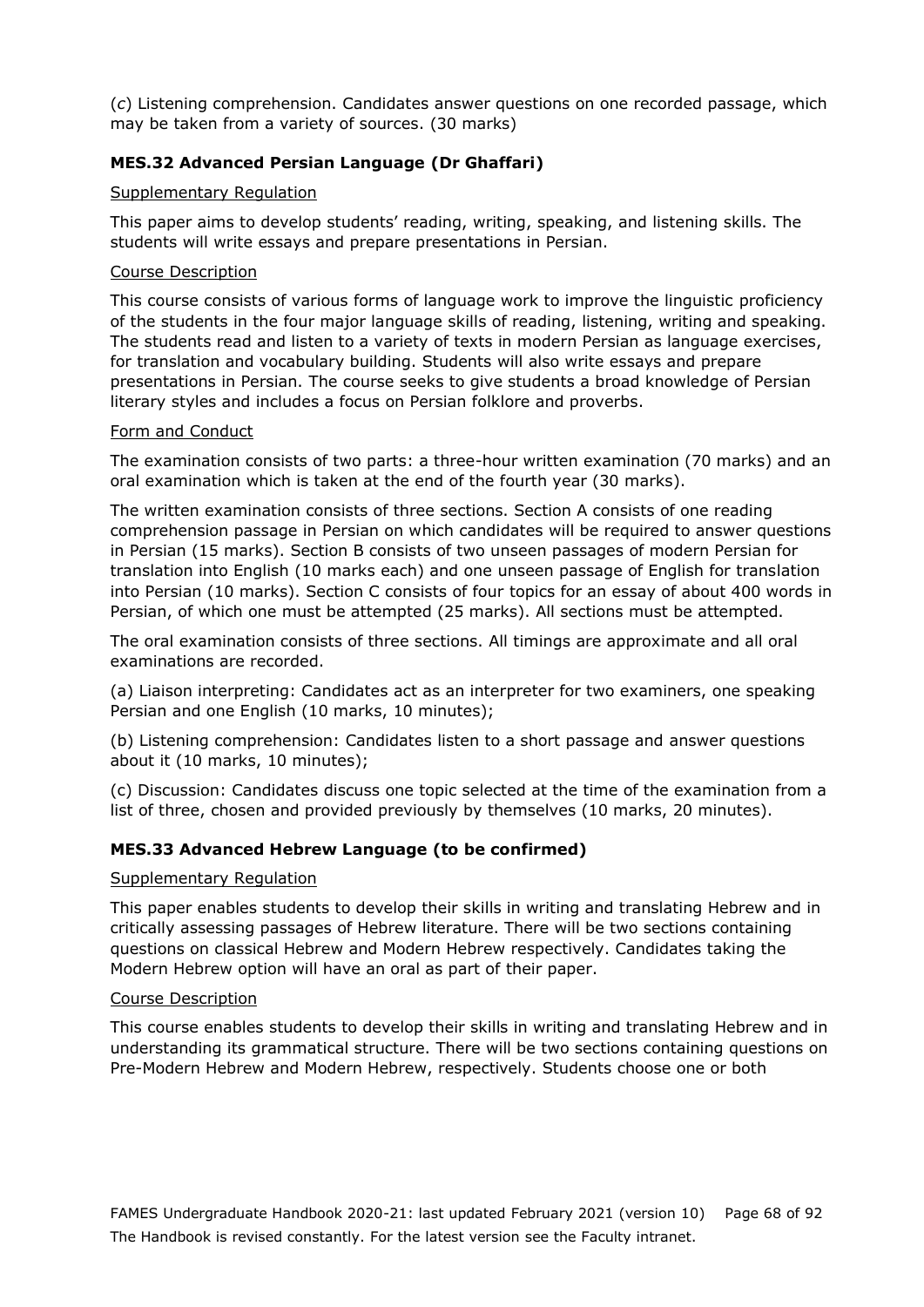sections. Candidates taking the Modern Hebrew option will have an oral as part of their paper.

#### Lectures and Classes

Classical: 16 sessions per term for Michaelmas and Lent Terms; 8 sessions per term for Easter Term.

Modern: 16 sessions per term for Michaelmas and Lent Terms; 8 sessions per term for Easter Term.

Whether students opt for Classical, Modern or both sections, they are entitled to 8 supervisions per term during Michaelmas and Lent Terms and to 4 supervisions during Easter Term.

#### Form and Conduct

This paper will be divided into two sections, at least one of which must be answered.

Section A (Pre-modern Hebrew) will contain four questions on Hebrew language (15 marks each) and two questions on specified texts (20 marks each).

Section B (Modern Hebrew) will contain two questions on Hebrew language (15 marks each) and two questions on specified texts (20 points each). Question 1: unseen Modern Hebrew passage for translation and linguistic analysis. Question 2: Composition in Modern Hebrew from a choice of three topics. Questions 3–4: questions on specified texts (20 marks each). The oral examination (30 marks total) will consist of (*a*) reading precision and comprehension test (7 marks); (*b*) listening comprehension test (8 marks); and (*c*) general oral ability test (15 marks). Candidates offering one section only must answer all questions.

Candidates offering both Pre-modern Hebrew and Modern Hebrew must offer two language questions (15 marks each) and one specified text question (20 marks) from Section A and one language question (15 marks), one specified text question (20 marks), and the general oral ability component of the oral examination (15 marks) from Section B.

### **MES.34 Advanced Literary Arabic: Animals and Nonhuman Creatures in Arabic Literature (Professor Montgomery, Dr Miller, Dr Webster)**

#### Supplementary Regulation

This paper introduces students to a selection of advanced texts to enhance their understanding of textual analysis and linguistic expression and to develop their knowledge of literary historical and critical approaches. One or more types of Arabic writing from one or more periods will be the focus of sustained study.

#### Course Description

This paper moves between classical and modern genres of Arabic literature, introducing students to intersections in theme and aesthetics, and the central place of pre-modern literary heritage in the emergence of modern literature. Students will be introduced to a wide range of poetry and prose, studying their contexts and how they might be read comparatively. In this respect, they will be expected to engage with a variety of historical and literary theoretical and critical readings in addition to their reading of the primary material. Through this focus on classical and modern intersections, the course is themed around the prominence of nonhuman animals and fantastical creatures, from the pre-Islamic qasida to the modern novel. We will read contemporary short stories and novels that employ animals to address the dystopia of war or the transition to the modern nationstate. We will also read pre-modern texts, from poetry to animal fables to philosophical fantasies, in which animals convey moral messages, reflect attitudes to nature and culture, and embody broader Islamic views on cosmology and the place of humans within the world.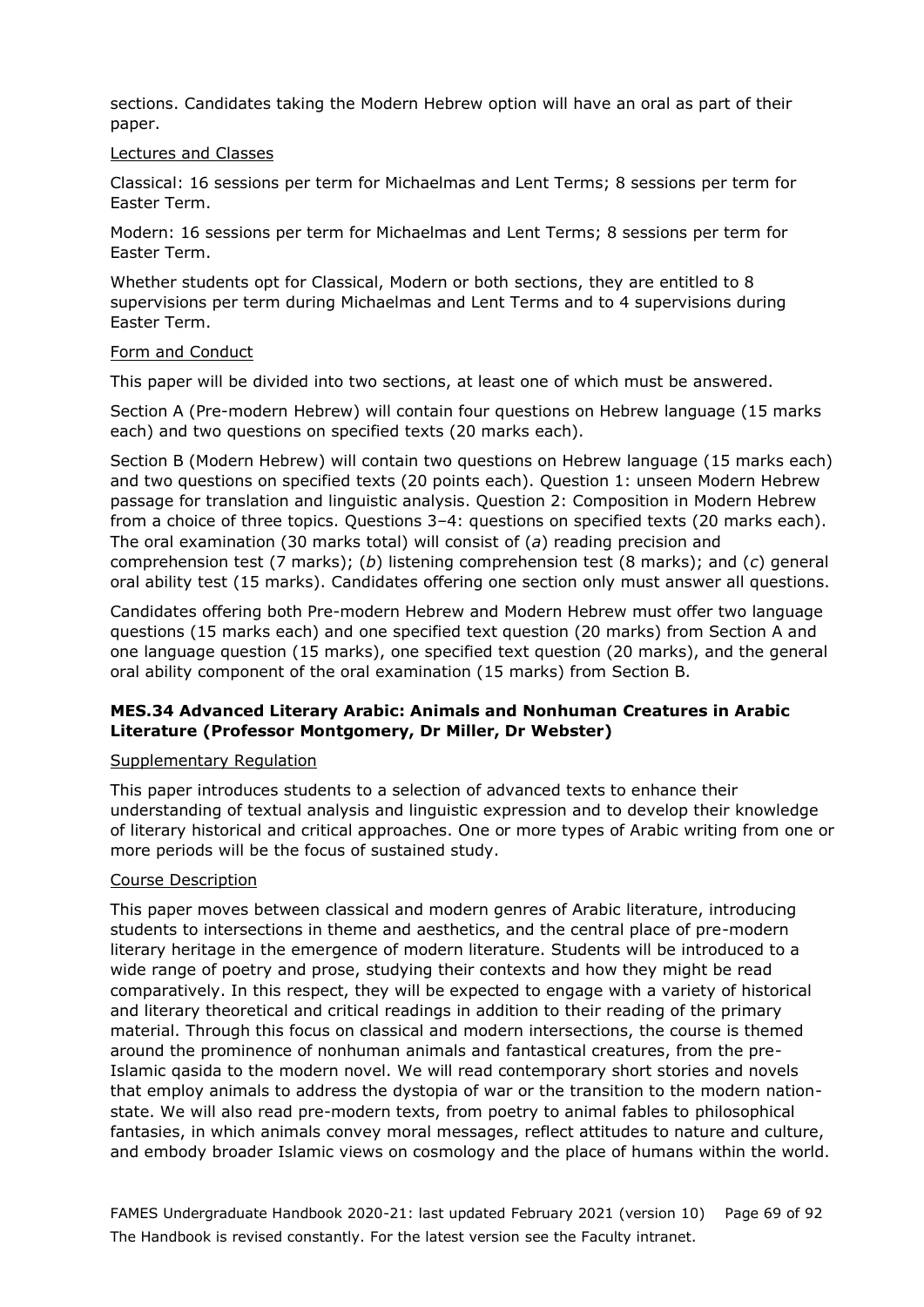More broadly, the course aims to expand students' knowledge of the different registers of literary Arabic, improve their ability to understand complex grammatical constructions, and produce successful translations in English. Set texts, excerpted from longer works and covered in each participatory seminar-style class, form the basis of the course content, and will be provided on Moodle. For pre-modern and contemporary works, students are expected to read the texts in full in translation, wherever possible.

### Form and Conduct

This paper is assessed by two coursework essays (of a maximum of 3,500 words, and minimum of 3,000 words, including footnotes and excluding bibliography), one to be handed in on the first Tuesday of Lent term and one to be handed in on the first Tuesday of Easter Term. A choice of four essay questions will be announced on the first day (Thursday) of fifth week in Michaelmas term and on the first day (Thursday) of fifth week in Lent Term. Both essays will be subject to a mini-viva voce examination, conducted online, at the end of Easter Term. Both essays carry equal marks.

# **MES.35 Advanced Literary Persian [Not offered 2020-21]**

### **MES.36 Advanced Literary Hebrew (Dr Peleg)**

### Supplementary Regulation

This paper focuses on themes of interest and importance in Modern and Medieval Hebrew literature.

### Course Description

This course examines contemporary Israeli literature and culture from the last twenty or so years, primarily the transition from an ideological society to a capitalist, post-modern and post-Zionist society after the first intifada in 1987.

#### Form and Conduct

This paper is assessed by two coursework essays (of a maximum of 3,500 words, and minimum of 3,000 words, including footnotes and excluding bibliography), one to be handed in on the first Tuesday of Lent term and one to be handed in on the first Tuesday of Easter term. A choice of three essay questions will be announced on the first day (Thursday) of fifth week in Michaelmas term and on the first day (Thursday) of fifth week in Lent term. Both essays will be subject to a mini-viva voce examination, conducted in person or online, at the end of Easter term. Both essays carry equal marks.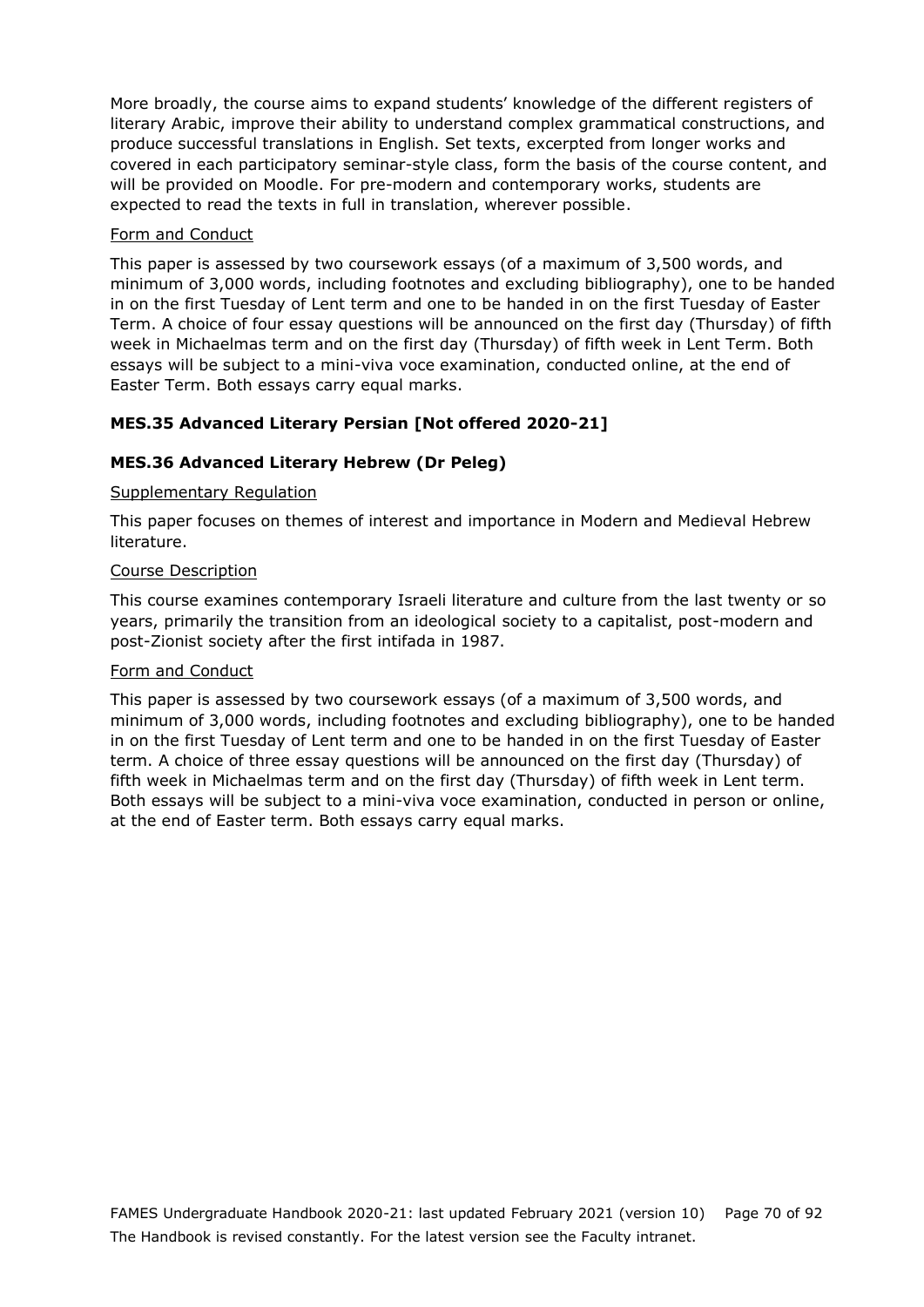### **Optional courses** (additional Regulation 8 papers)<sup>6</sup>

### **MES.37 History of the pre-modern Middle East: After Tamerlane: The Persianate World from Timur to the Qajars (Dr Ashraf)**

### Supplementary Regulation

This paper examines in some detail aspects of the history of the Middle East, either in a particular region and period, or addressing particular themes.

### Course Description

This paper serves as an introduction to the history of the Persianate world—the region stretching from the Tigris and Euphrates to the Oxus rivers, and including the Iranian plateau and northern India—from Timur to the Qajars. Although the Persianate world was and continues to be ethnically, linguistically, and religiously diverse, from the fourteenth until the nineteenth century, the empires which ruled much of the area—the Timurids, Safavids, Mughals, Afsharids, and Qajars—used Persian as their courtly and administrative language, and were all deeply influenced by the political and cultural legacy of Timur (known in the West as Tamerlane).

The paper asks students to grapple with the following questions: To what extent did a Persianate world exist, ca. 1300–1800? How were the political cultures of the empires that ruled during that period similar, and how were they different? Did shared language and culture unify this region or, on the other hand, was the Persianate world a 'zone of contact' between disparate cultures, religions, and ideas? What impact did trade and commodities have on politics and society? How did religious differences shape society? What can art and architecture tell us about imperial ideology?

The lectures in Michaelmas Term move chronologically. We begin by introducing the 'Persianate world' as a category of analysis, before devoting seven weeks to the political history of the region between 1300 and 1800.

Then, in Lent Term, the lectures shift to a thematic and comparative approach, and introduce students to various topics of importance in the Persianate world, including the use(s) of Persian language, political culture, the economy and society, and religious and cultural life.

An organising thread that runs through this paper is the question of what the Persianate world was, and how best to conceptualise it. Through the readings, lectures, and supervisions, we will evaluate the category of the Persianate world and how various historians have interpreted its history.

### Lectures and Classes

Taught in Michaelmas, Lent, and Easter.

Total of 16 participatory lectures and 5 supervisions.

### Form and Conduct

This paper will consist of eight essay questions, of which candidates will be required to answer three. All questions will carry equal marks.

FAMES Undergraduate Handbook 2020-21: last updated February 2021 (version 10) Page 71 of 92 The Handbook is revised constantly. For the latest version see the Faculty intranet.  $6$  The Department reserves the right not to offer a Regulation 8 paper that is undersubscribed.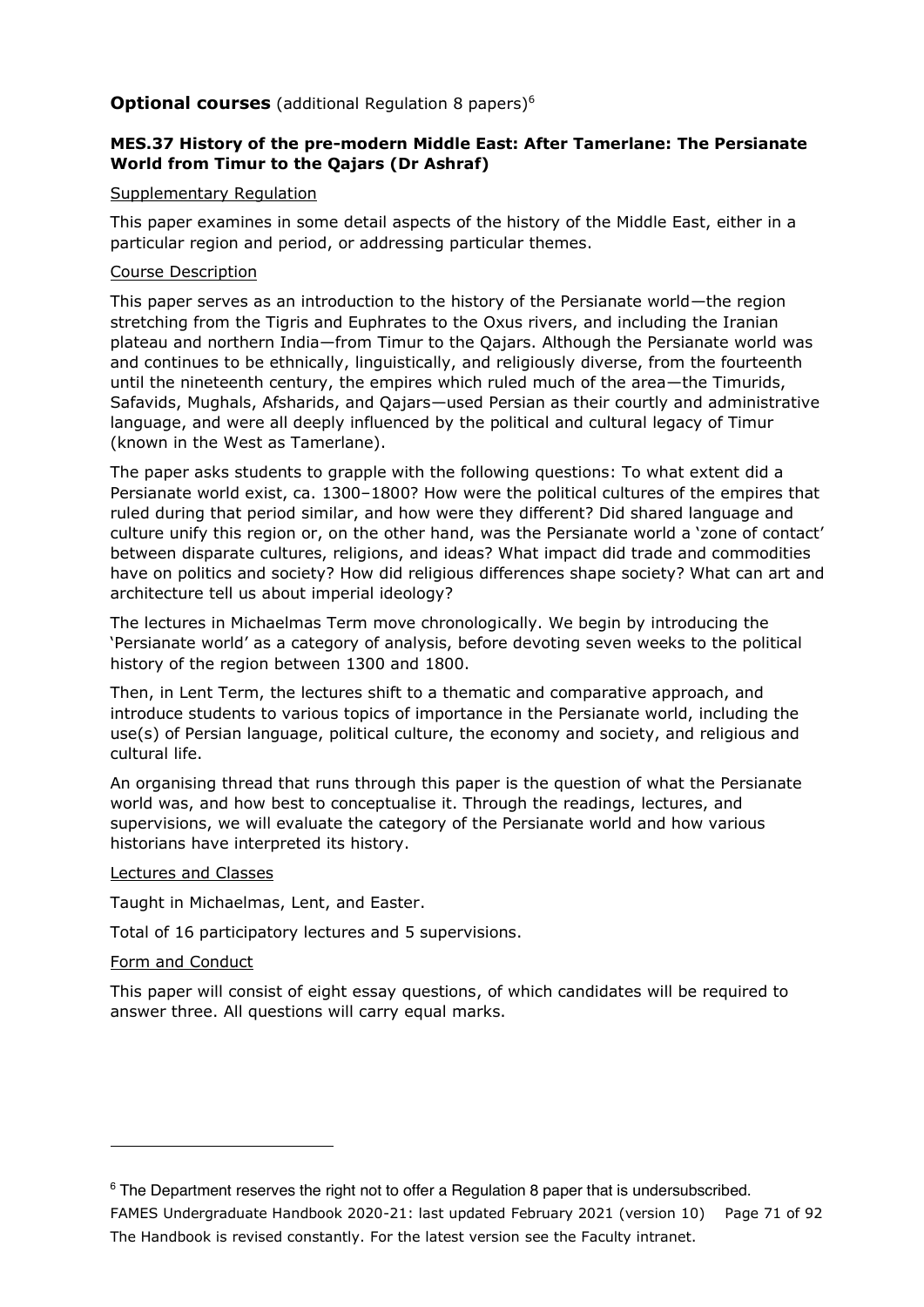### **MES.38 History of the modern Middle East: The politics and culture of the contemporary Middle East (Dr Monier, Dr Peleg, Dr El Khachab)**

#### Supplementary Regulation

This paper examines in some detail the history of the modern Middle East since the 19th century, focusing on particular regions or themes.

#### Course Description

This paper offers an introduction to the contemporary politics and culture of the Middle East, with emphasis on the Arab World and Israel from 1945 until the present day. The course will build on and complement the modern history courses offered by the department through developing themes such as nationalism, mass media, revolution and identity politics and examining their trajectories using cultural, anthropological and political science approaches. The main aim is to explore the relationship between society and state and how they shape each other. A variety of source materials will be examined, including film and social media. Two different but complementary perspectives are utilised; a cultural studies approach and a political science approach. The lectures in Michaelmas will largely focus on cultural studies and will introduce and develop an understanding of the relationship between cultural production and politics. In Lent term the focus will be on examining some of the most pressing themes in contemporary politics, their impact on society and how people have responded to and interacted with major political developments since 1945. By the end of the course, students will develop new ways of thinking about interactions between culture, state and society, thereby giving them a broad set of tools with which to examine the politics of the contemporary Middle East.

#### Form and Conduct

This paper will consist of eight essay questions, of which candidates will be required to answer three. All questions will carry equal marks.

### **MES.39 Special subject in the pre-modern Middle East: Islamic Cities and Muslim Kings? Monarchy, Legitimacy and Urbanism in the Medieval Islamic World (Dr Marsham and Dr El-Merheb)**

Borrowed by MML Tripos students as their Paper 162.

#### Supplementary Regulation

This paper provides a focused analysis of a particular subject relating to the pre-modern Middle East.

#### Course Description

The 'royal city' is an ancient expression of political power and authority, with origins in the Ancient Near East. This course examines the relationship between the city and power in the Islamic world from the origins of Islam down to the Ottoman era. Archaeology and architectural history are emphasised as sources for the 'Islamic city', alongside relevant texts from the period. How far, and in what ways, Islamic urban political cultures are distinctive, and how and why they varied in the diverse societies of the Mediterranean and the Middle East during the 1,000 years between the Prophet Muhammad and Murad IV are all questions that will be explored through the course.

#### Form and Conduct

This paper will consist of nine questions. Question 1 will be a series of texts and images for analysis and discussion, of which candidates must choose three. Questions 2-9 will be essay questions. Candidates will be required to answer Question 1 and two questions chosen from Questions 2-9. All questions will carry equal marks.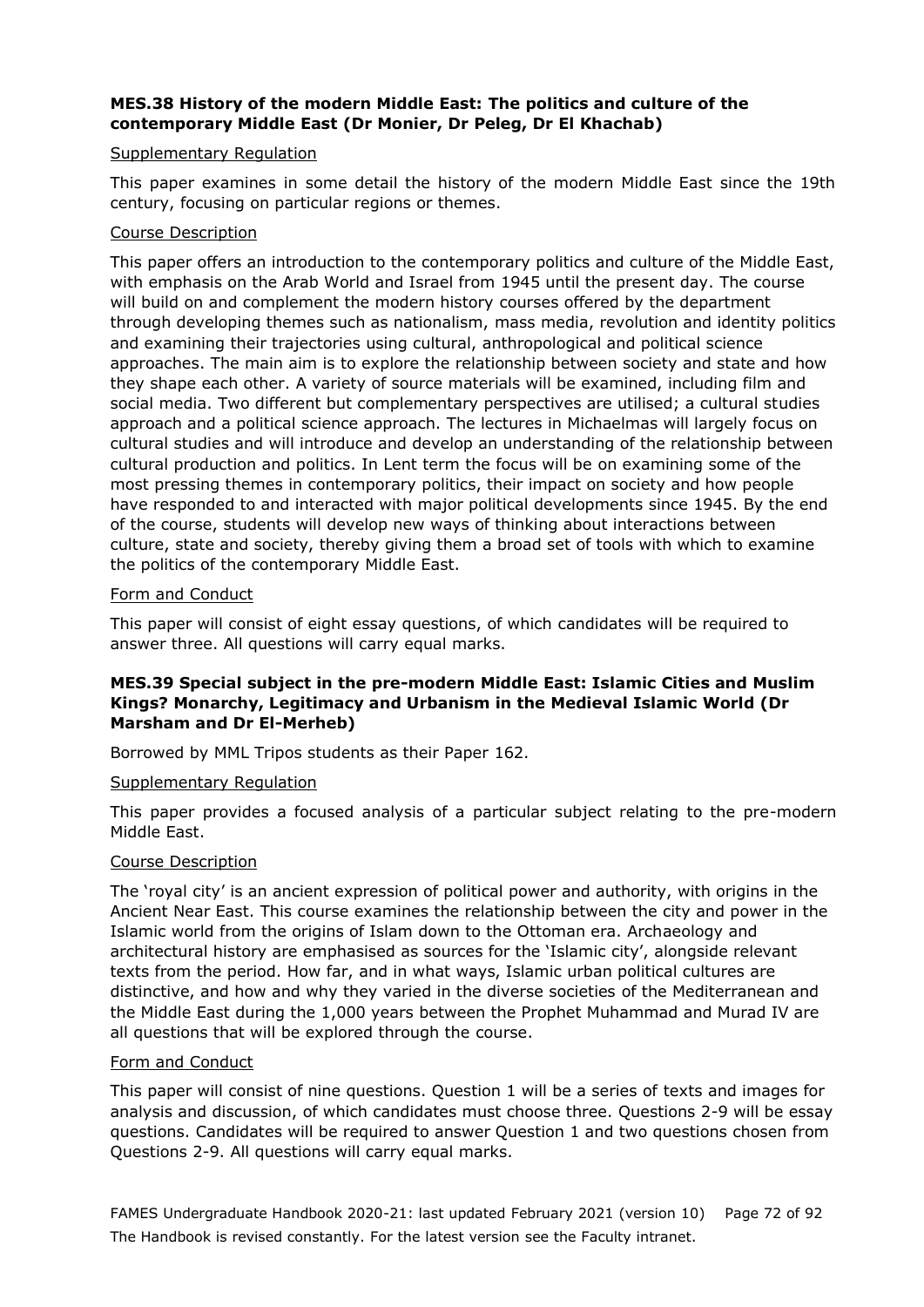### **MES.40 Special subject in the contemporary Middle East: Israel: Invention of a culture (Dr Peleg)**

Borrowed by MML Tripos students as their Paper 168.

### Supplementary Regulation

Focusing on the Zionist revolution of the 20th century and the many cultural innovations it inspired, this course explores the new ideas and practices about language, literature, body, sexuality, visual culture, music, art, and architecture that shaped the modern Israel we know today.

#### Form and Conduct

This paper is assessed by a research essay of between 6,000 and 7,500 words, including footnotes and excluding bibliography. Each student will develop the topic of the essay in consultation with the instructor. A one-page topic and paper outline will be due during the first class session of Lent Term. Two hard copies and one electronic copy (pdf) of the project shall be submitted to the Programmes Administrator in the Faculty Office so as to arrive not later than the fourth Friday of Full Easter Term.

### **MES.41 Comparative Semitic Linguistics [Not offered 2020-21]**

### **MES.42 Elementary Sanskrit (Dr Vergiani)**

### Supplementary Regulation

The course aims to cover the whole of Sanskrit grammar and introduce the students to some of the essential features and concepts of pre-modern South Asian civilisation and literary culture.

### Course Description

During the first term students familiarise themselves with the Devanāgarī script and begin learning Sanskrit morphology and syntax and acquiring the basic lexicon. From the second term they start reading selected passages of classical texts (two hours per week) while continuing with the grammar classes.

### Form and Conduct

This paper will consist of four questions. Questions 1 to 3 will consist of a seen passage for translation into English (20 marks each) and grammar questions (5 marks each) on some of the forms found in the selected passage. Question 4 will consist of an unseen translation from Sanskrit into English for which a glossary will be provided (25 marks). All questions must be answered.

### **MES.43 Intermediate Hindi Language (Mr Kumar)**

### Supplementary Regulation

The aim of the course is to bring all students to a good level of proficiency in reading, writing, understanding, and speaking Hindi. However, only those students who have some prior knowledge of the language can join this course. The basic grammar of Hindi will be thoroughly reviewed, and detailed instructions will be given to aid the learning of both the Hindi script as well as grammar. This course will equip students with the tools which will help and encourage self learning of the language in the future. Teaching materials will include, in addition to published grammars and course books, video materials, film clips, film songs, and items taken from the print media.

### Form and Conduct

FAMES Undergraduate Handbook 2020-21: last updated February 2021 (version 10) Page 73 of 92 The Handbook is revised constantly. For the latest version see the Faculty intranet. This paper will consist of two parts: a written paper (70 marks) and an oral exam (30 marks). The written paper will consist of two sections: Section A will contain two passages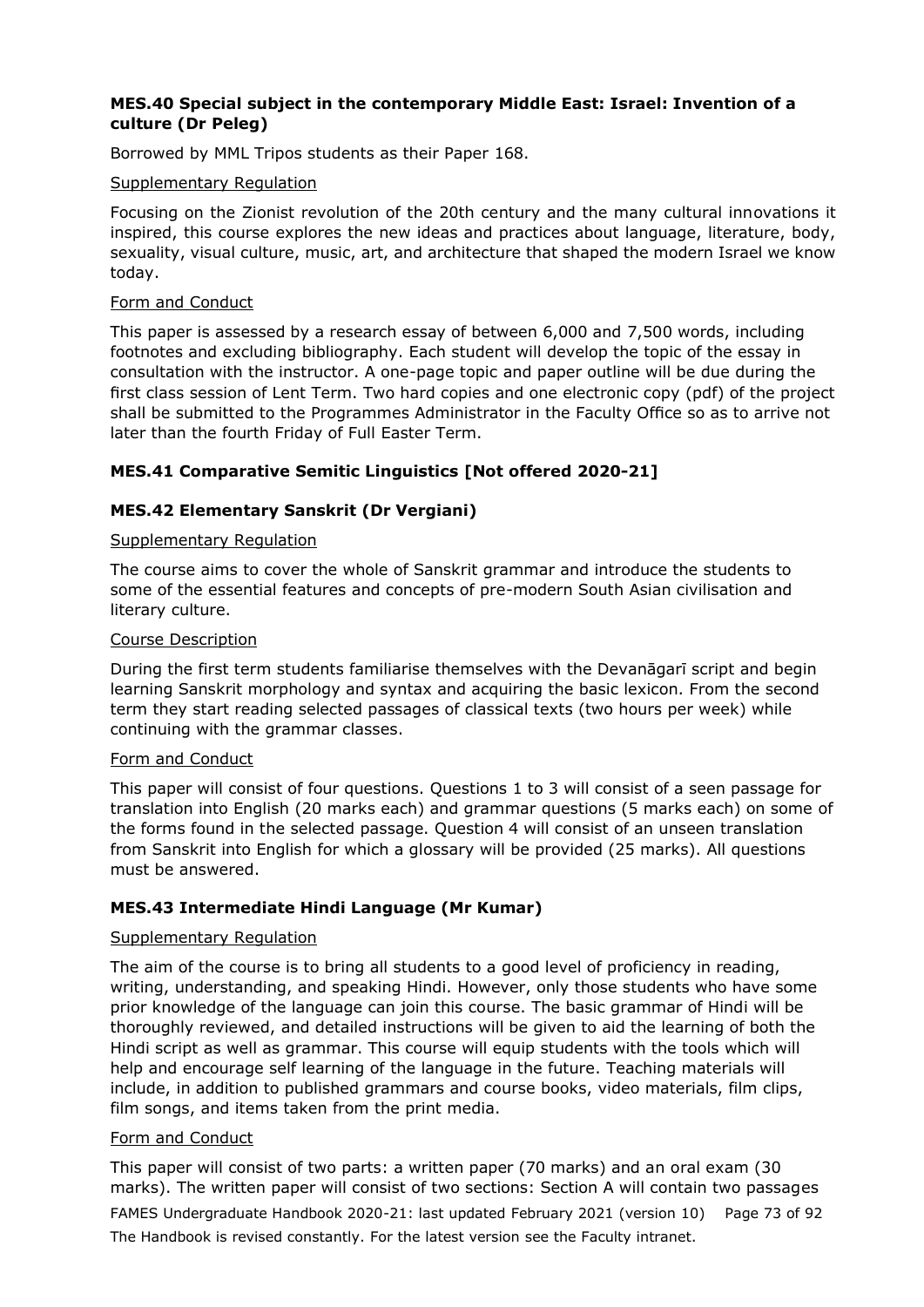in Hindi to be translated into English (35 marks). Section B will contain two passages in English to be translated into Hindi (35 marks).

The oral examination will consist of three sections. All timings are approximate and the oral examinations are recorded: (a) Listening and comprehension test (10 marks); (b) Role-play (10 marks); (c) Discussion on a given topic (10 marks). Ten minutes in total will be given for Sections (b) and (c).

### **MES.44 Economy/Culture in the Middle East and Beyond (Dr Anderson)**

### Supplementary Regulation

This paper explores critical anthropological approaches to the study of economy and culture. The main regional focus is on the Middle East but the themes are also studied comparatively, drawing on ethnographic accounts from other parts of the world.

### Course Description

This paper explores critical anthropological approaches to the study of economy and culture. We will consider how an anthropological perspective can contribute to, and problematize, the study of "economic" life: practices of production, exchange and consumption. The first four lectures review classical and modern anthropological and sociological theories of the basic social and cultural nature of the economy, and explore in more detail the different ways that Islam has been articulated through economic processes in the 20th and 21st centuries. The second four lectures focus on topics such as consumption and identity, trade and the morality of exchange. In Lent Term, students then write an extended essay with support from a superviser. The main regional focus will be on the Middle East but the themes will also be studied comparatively, drawing on ethnographic accounts from other parts of the world. The aim of the course is to enable students to gain a familiarity with anthropological concepts and approaches to the study of economic life, and an awareness of key debates. The course is also intended to develop students' skills in written and oral communication, analysis, research, and critical thinking.

#### Lectures and Classes

Taught in Michaelmas and Lent.

Total of 8 participatory lectures, 8 student seminars and 4 supervisions.

### Form and Conduct

This paper is assessed by a research essay of between 6,000 and 7,500 words, including footnotes and excluding bibliography. Each student will develop the topic of the essay in consultation with the instructor. A one-page topic and paper outline will be due during the first class session of Lent Term. Two hard copies and one electronic copy (pdf) of the project shall be submitted to the Programmes Administrator in the Faculty Office so as to arrive not later than the fourth Friday of Full Easter Term.